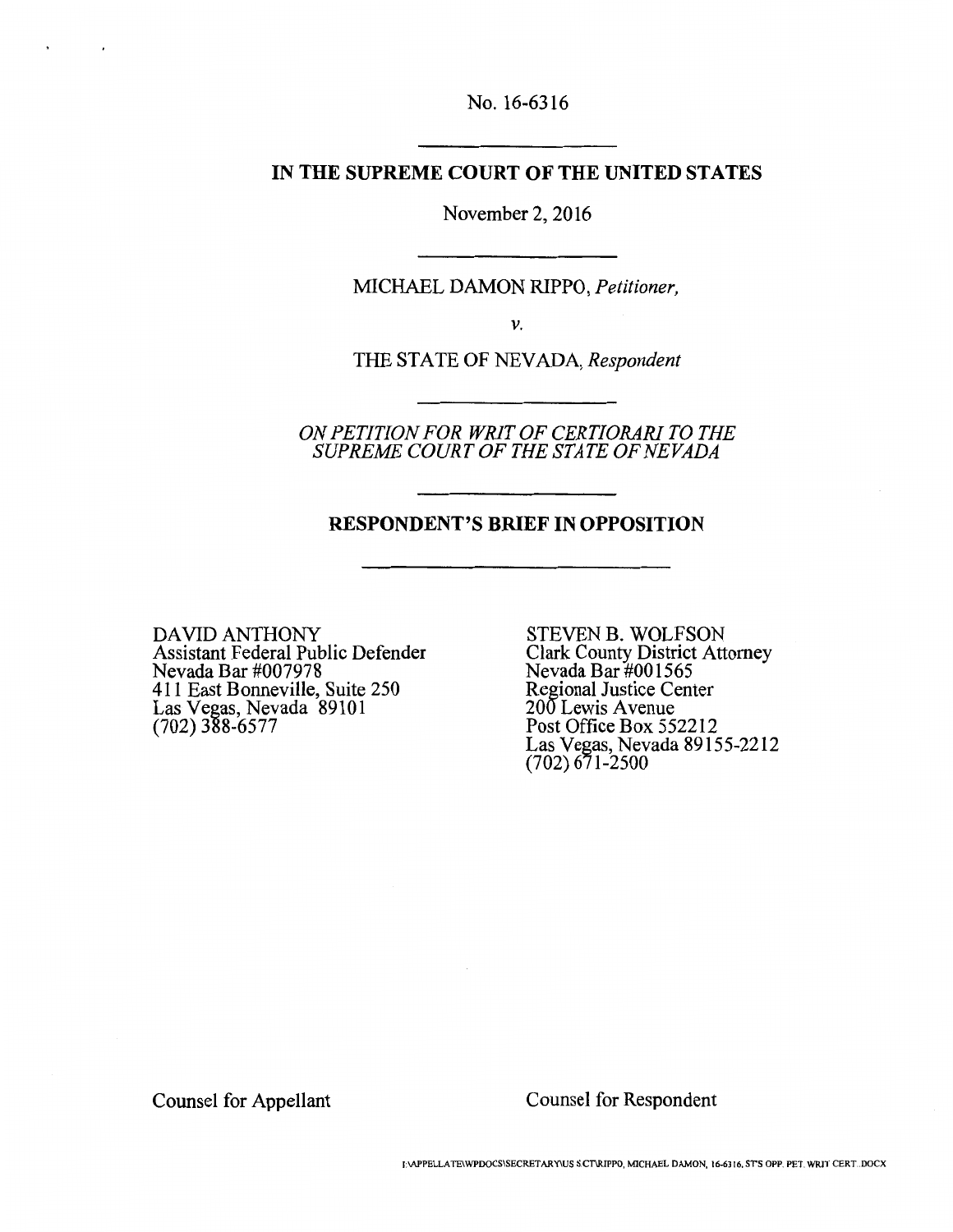# **QUESTION PRESENTED**

### CAPITAL CASE

1. Whether a procedurally defaulted state habeas claim of judicial bias presents a federal question.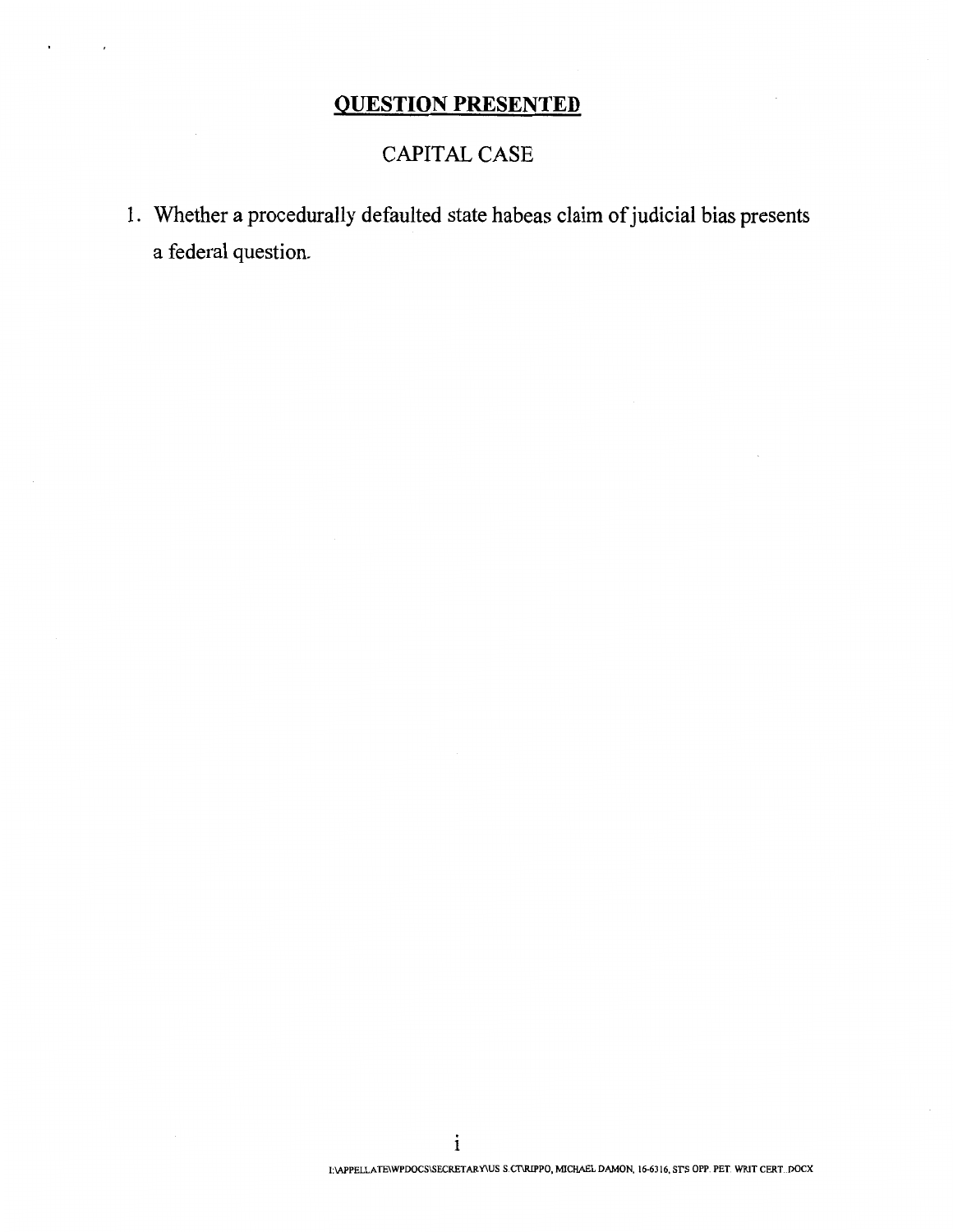# **TABLE OF CONTENTS**

 $\mathbf{r} = \left\langle \mathbf{r} \right\rangle$  ,  $\left\langle \mathbf{r} \right\rangle$ 

| I. APPLICATION OF STATE HABEAS PROCEDURAL BARS<br>CONSTITUTES AN ADEQUATE AND INDEPENDENT STATE |  |
|-------------------------------------------------------------------------------------------------|--|
|                                                                                                 |  |
|                                                                                                 |  |

 $\bar{z}$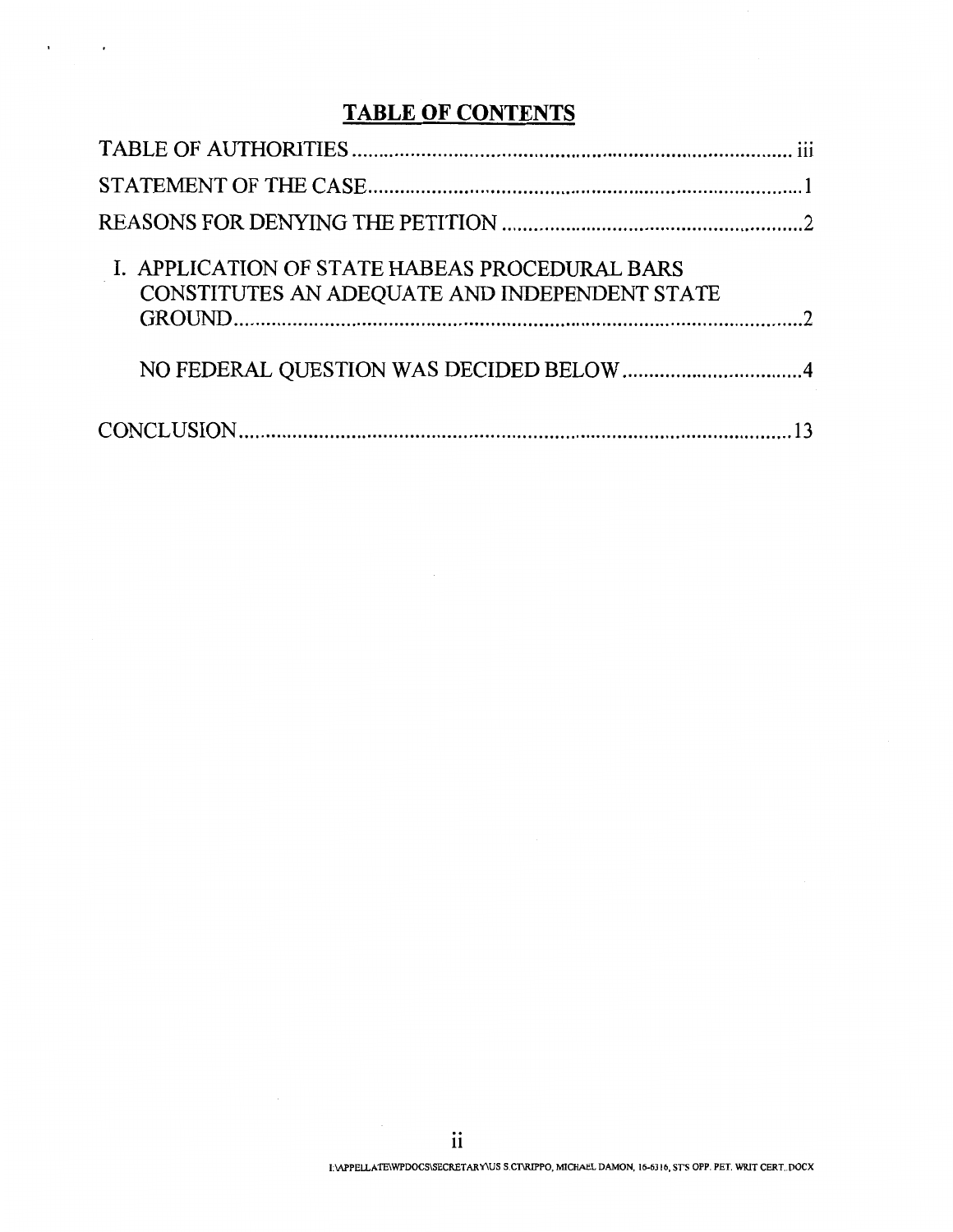# **TABLE OF AUTHORITIES**

# Page Number:

# **Cases**

| Bailey v. Nagle,                                  |
|---------------------------------------------------|
| Bracy v. Gramley,                                 |
| Coleman v. Thompson,                              |
| Cone v. Bell,                                     |
| Foster v. Chatman,                                |
| Hathaway v. State,                                |
| Herb v. Pitcairn,                                 |
| <u>Hogan v. Warden,</u>                           |
| Leathe v. Thomas,                                 |
| Lee v. Kemna,                                     |
| McGoldrick v. Compagnie Generale Transatlantique, |
| <u>Mu'Min v. Virginia</u> ,                       |
| Pellegrini v. State,                              |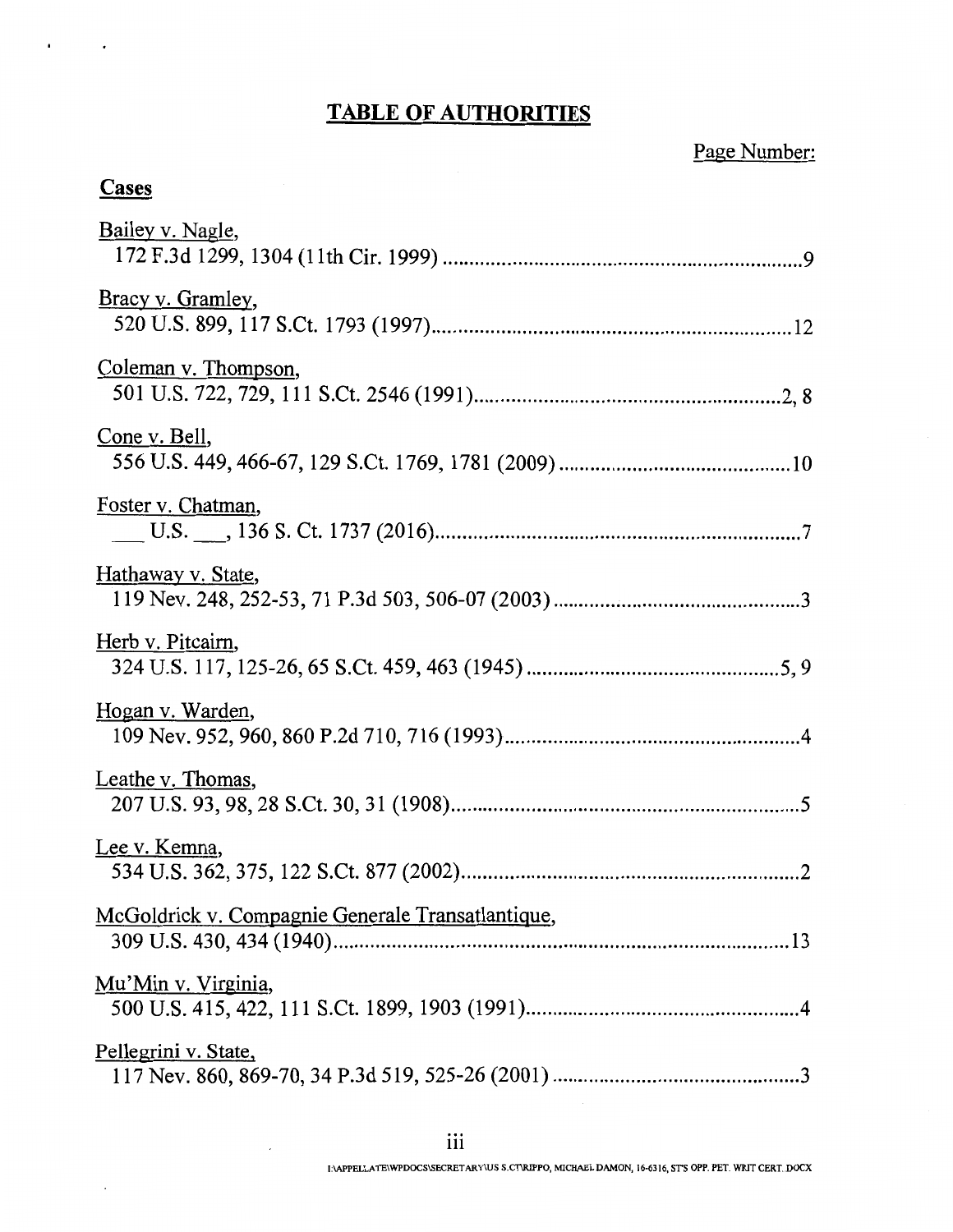$\ddot{\phantom{0}}$ 

 $\sim 10^{11}$  km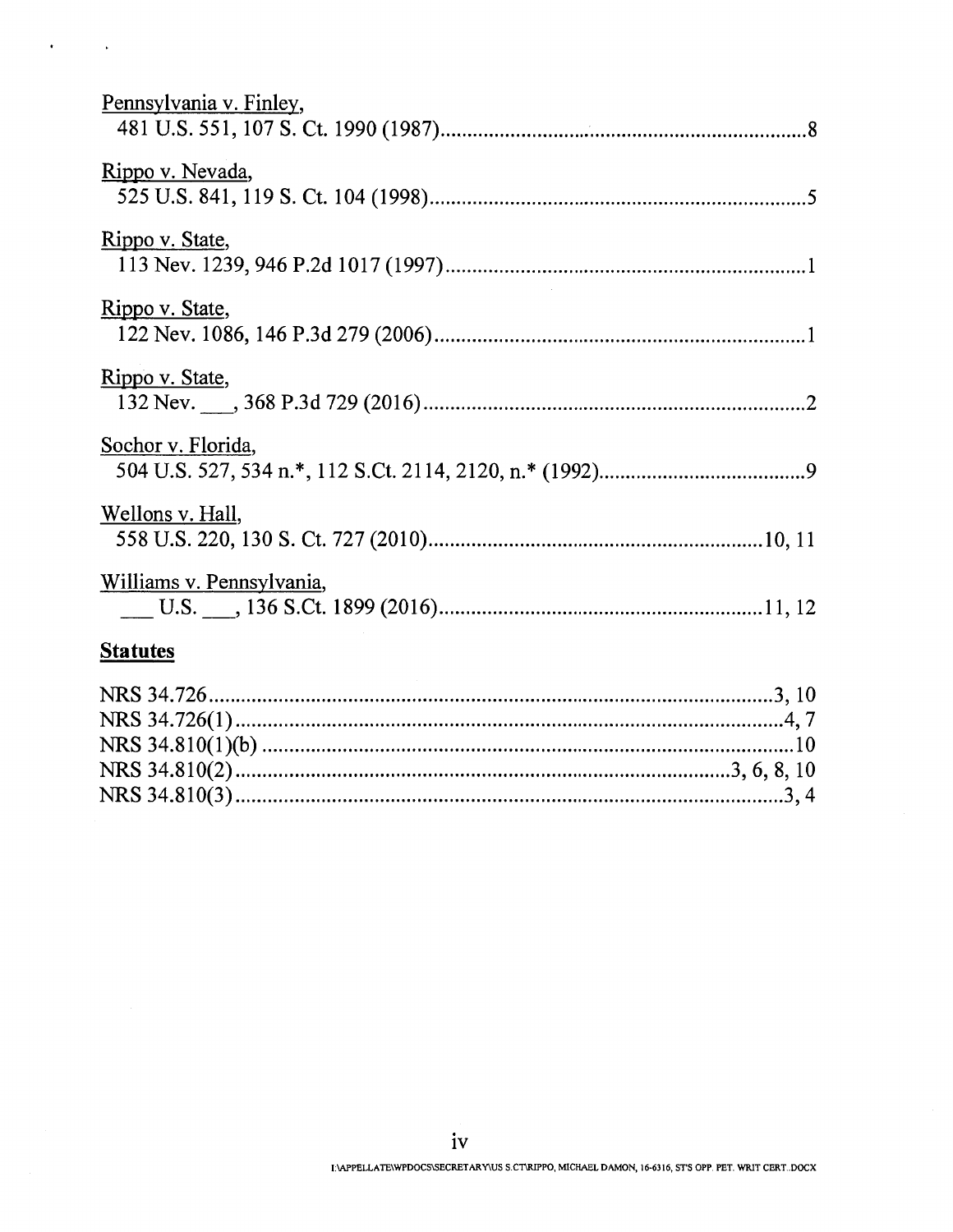No. 16-6316

#### **IN THE SUPREME COURT OF THE UNITED STATES**

November 2, 2016

MICHAEL DAMON RIPPO, *Petitioner,* 

V.

THE STATE OF NEV ADA, *Respondent* 

*ON PETITION FOR WRIT OF CERTIORARI TO THE SUPREME COURT OF THE STATE OF NEVADA* 

#### **RESPONDENT'S BRIEF IN OPPOSITION**

#### **STATEMENT OF THE CASE**

After a jury trial in 1996, Rippo was convicted of two counts of First Degree Murder and was sentenced to death for choking and killing two women. Rippo v. State, 113 Nev. 1239, 946 P.2d 1017 (1997). The Nevada Supreme Court affirmed on direct appeal and issued Remittitur on November 3, 1998. Id. Rippo filed a timely first state habeas petition on December 4, 1998, and post-conviction counsel was appointed. After supplemental briefing and an evidentiary hearing, the petition was denied with written findings filed on December 1, 2004. The Nevada Supreme Court again affirmed on appeal and Remittitur issued on January 19, 2007. Rippo v. State, 122 Nev. 1086, 146 P.3d 279 (2006). After pursuing federal habeas, Rippo returned to state court to exhaust claims by filing a successive state habeas petition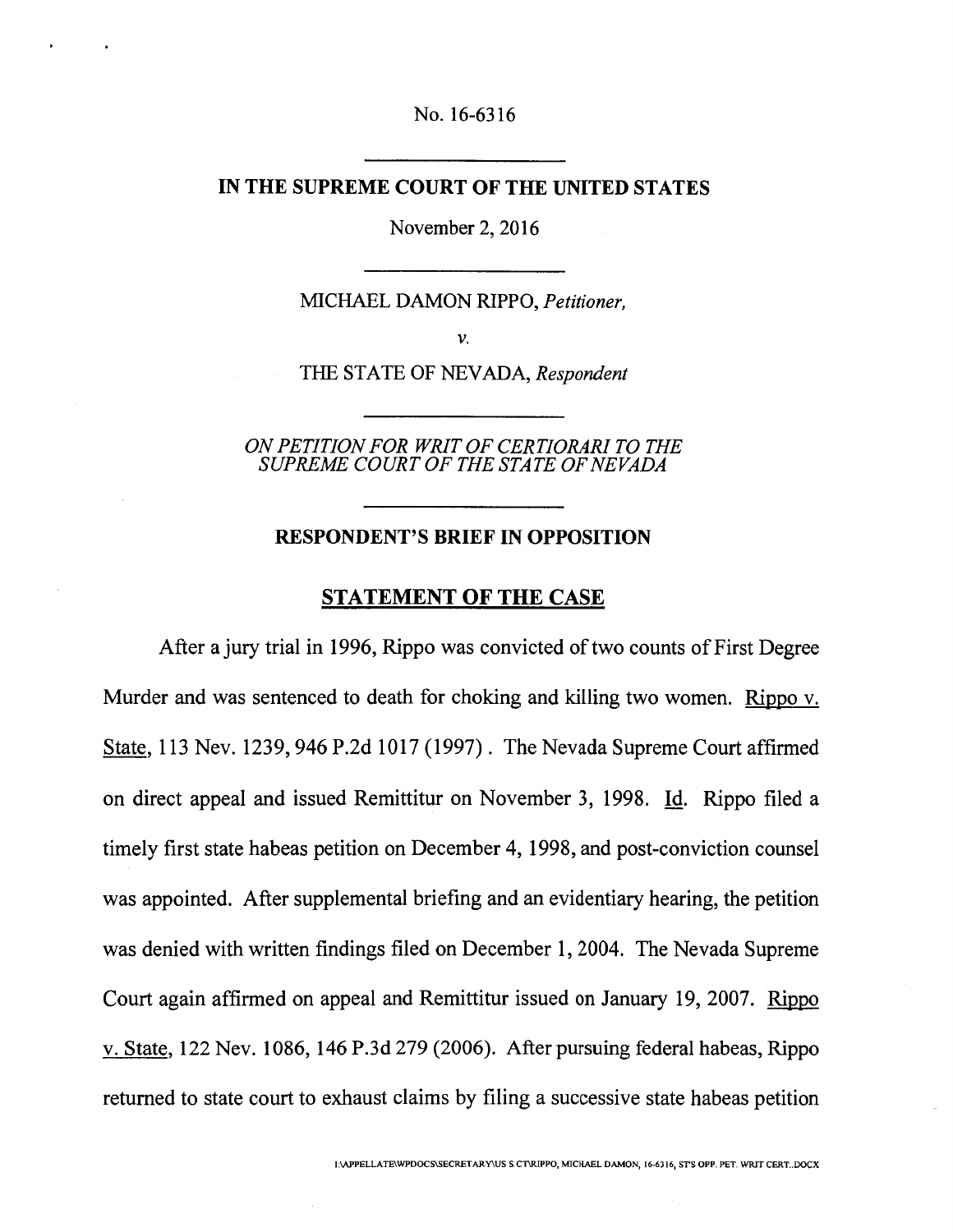on January 15, 2008. The claims were all procedurally defaulted and written findings dismissing the petition were filed on March 11, 2009. The Nevada Supreme Court affirmed in a published opinion finding that Rippo had failed to show good cause and actual prejudice or actual innocence sufficient to overcome the procedural default under state law. Rippo v. State, 132 Nev. , 368 P.3d 729 (2016). Rippo now petitions this Court for certiorari.

### **REASONS FOR DENYING THE PETITION**

### I. **APPLICATION OF STATE HABEAS PROCEDURAL BARS CONSTITUTES AN ADEQUATE AND INDEPENDENT STATE GROUND**

Application of state procedural bars is an adequate and independent state ground which will bar this Court's review of the judicial bias claim. As set forth in the Statement of the Case section above, Rippo is seeking certiorari review not of a direct appeal from a state conviction, but from the Nevada Supreme Court's affirmance of the denial of his untimely and successive state post-conviction petition which was procedurally barred under state law. It is well established that the Supreme Court will not review a question of federal law decided by a state court if the decision of that court rests on a state law ground that is independent of the federal question and adequate to support the judgment. Coleman v. Thompson, 501 U.S. 722, 729, 111 S.Ct. 2546 (1991); Lee v. Kemna, 534 U.S. 362, 375, 122 S.Ct. 877 (2002). This rule applies whether the state law ground is substantive or procedural. Id. The adequate state ground doctrine applies to bar federal review when the state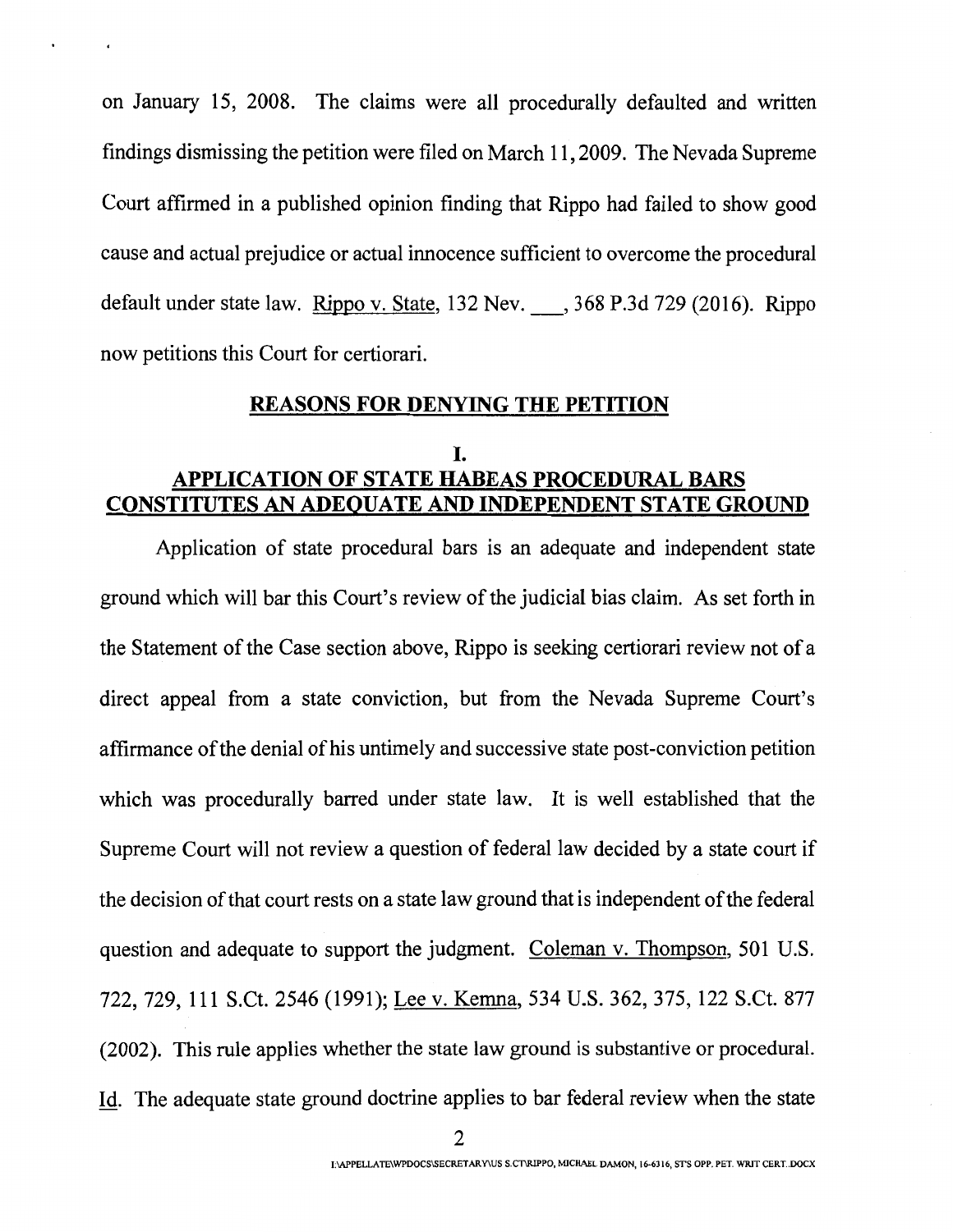court declines to address an inmate's federal claims because the inmate had failed to meet state procedural requirements. Id.

In Nevada, "unless there is good cause shown for delay, a petition that challenges the validity of a judgment or sentence must be filed within one year after entry of the judgment of conviction or, if an appeal has been taken from the judgment, within one year after the supreme court issues its remittitur." NRS 34.726; see also Pellegrini v. State, 117 Nev. 860, 869-70, 34 P.3d 519, 525-26 (2001) (holding that the time bar in NRS 34. 726 applies to successive petitions); see generally Hathaway v. State, 119 Nev. 248, 252-53, 71 P.3d 503, 506-07 (2003) (stating that a claim reasonably available to the petitioner during the statutory time period did not constitute good cause to excuse a delay in filing).

A second or successive petition must be dismissed if the judge or justice determines that it fails to allege new or different grounds for relief and that the prior determination was on the merits or, if new and different grounds are alleged, the judge or justice finds that the failure of the Petitioner to assert those grounds in a prior petition constituted an abuse of the writ. NRS 34.810(2). The Petitioner has the burden of pleading and proving specific facts that demonstrate good cause for the petitioner's failure to present the claim or for presenting the claim again and actual prejudice to the petitioner. NRS 34.810(3). Even if Rippo could establish good cause, he must also demonstrate actual prejudice, which requires a showing,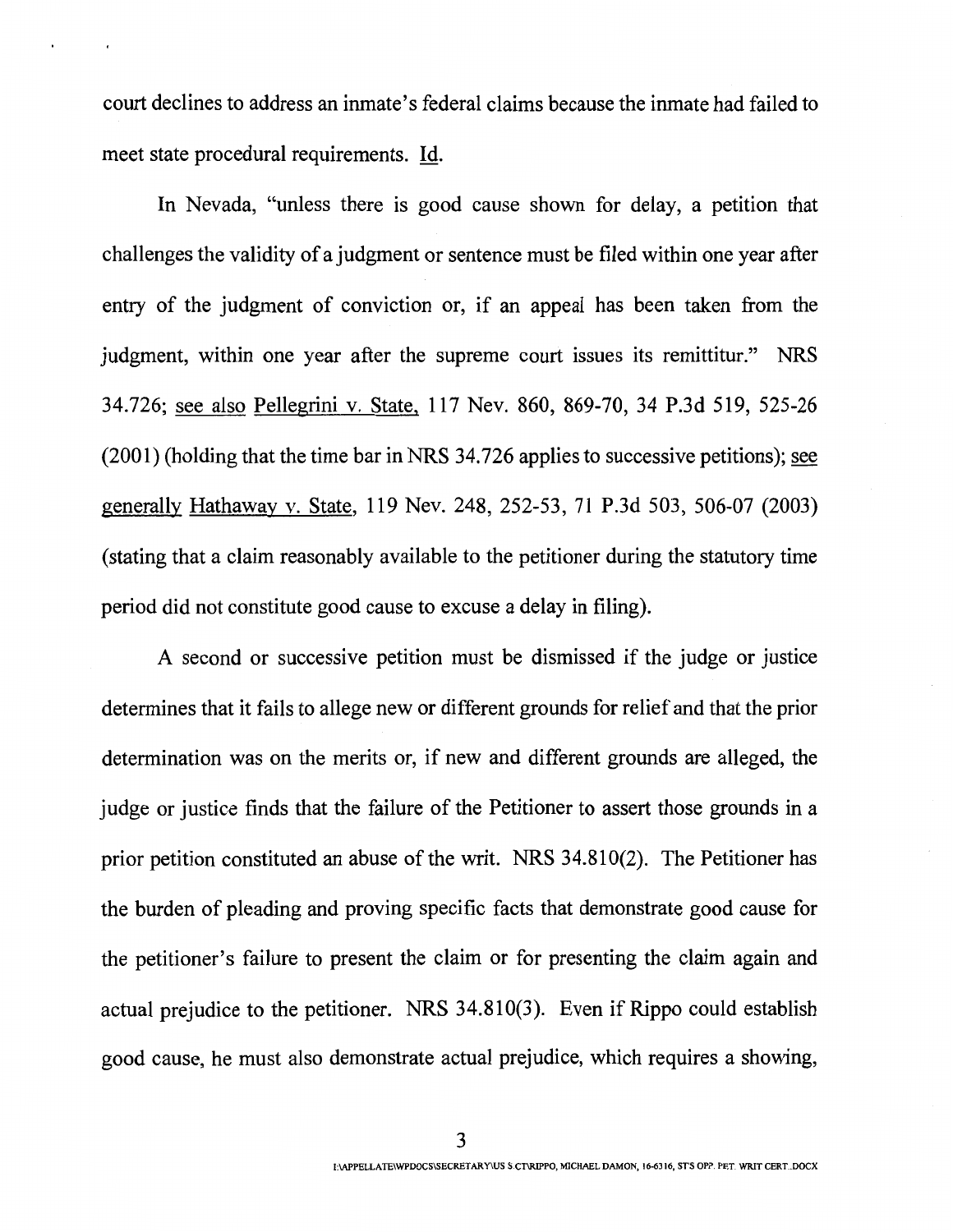"not merely that the errors created a possibility of prejudice, but that they worked to [the petitioner's] actual and substantial disadvantage, in affecting the [trial] with error of constitutional dimensions." See NRS 34.726(1); NRS 34.810(3); Hogan v. Warden, 109 Nev. 952, 960, 860 P.2d 710, 716 (1993).

Although Rippo attempts to frame a constitutional issue for this Court's review, the Nevada Supreme Court did not actually reach the merits of any federal question and instead affirmed dismissal of Rippo's untimely and successive petition based on state procedural grounds:

[W]e conclude that although Rippo filed his petition within a reasonable time after the postconviction-counsel claims became available, those claims lack merit and therefore he has not demonstrated good cause for an untimely petition or good cause and prejudice for a second petition. We also reject his other allegations of good cause and prejudice. The district court properly denied the petition as procedurally barred. We therefore affirm.

Rippo v. State, 368 P.3d at 734. Accordingly, the Nevada Supreme Court's decision rests squarely upon the application of state procedural bars which are independent of any federal question and adequate to support the judgment.

#### **NO FEDERAL QUESTION WAS DECIDED BELOW**

It is essential to the jurisdiction of the Supreme Court under  $\S 1257(a)$  that a substantial federal question has been properly raised and decided in the state court proceedings. Mu'Min v. Virginia, 500 U.S. 415, 422, 111 S.Ct. 1899, 1903 (1991) (holding that the Court's appellate jurisdiction under § 1257(a) is limited "to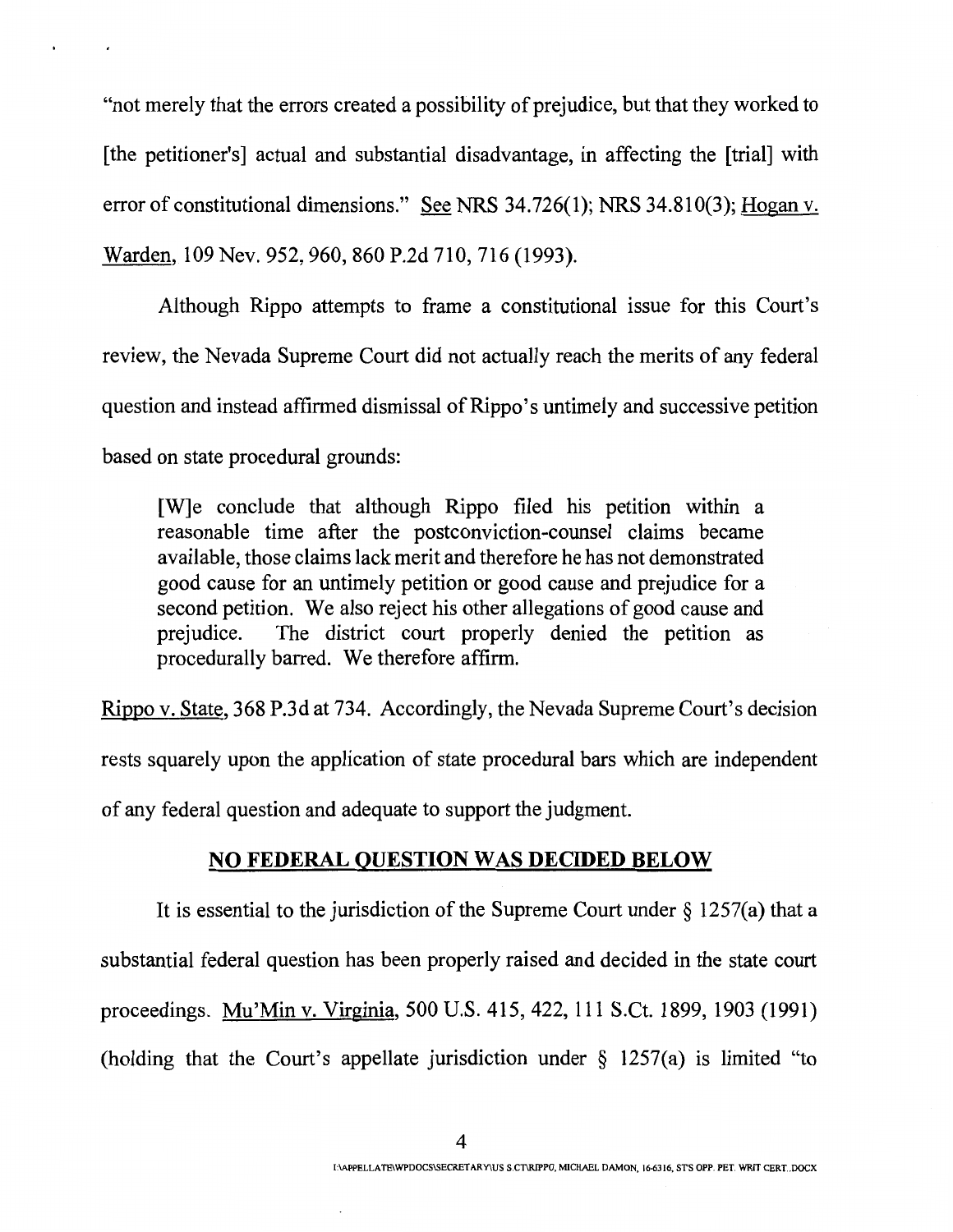enforcing the commands of the United States Constitution"); Leathe v. Thomas, 207 U.S. 93, 98, 28 S.Ct. 30, 31 (1908) ("[I]n a case coming from a state court this court can consider only Federal questions, and ... it cannot entertain the case unless the decision was against the plaintiff in error upon those questions."). Consequently this Court's appellate jurisdiction over state court decisions is limited to "correct[ing] them to the extent that they incorrectly adjudge federal rights." Herb v. Pitcairn, 324 U.S. 117, 125-26, 65 S.Ct. 459, 463 (1945). Where federal law is not binding, and thus the state court could render the same judgment on remand even after this Court "corrected its views of federal laws," this Court's review would amount to nothing more than an advisory opinion. Id.

Rippo argues that certiorari is necessary to review his claim of a federal Due Process violation arising from judicial bias of the trial judge at his capital jury trial 20 years ago. This claim was in fact raised on direct appeal in 1997 and was denied on the merits by the Nevada Supreme Court. Rippo v. State, 113 Nev. 1239, 1248- 50, 946 P.2d 1017, 1023-24 (1997). At that time, this Court declined to review the judicial bias issue on the merits when it denied certiorari. Rippo v. Nevada, 525 U.S. 841, 119 S. Ct. 104 (1998). Significantly, the judicial bias claim was not reasserted in the first state postconviction proceedings even though new information had come to light. See e.g., Rippo v. State, 122 Nev. 1086, 146 P.3d 279 (2006); Rippo v. State, 368 P.3d at 745 ("The new information is based on documents filed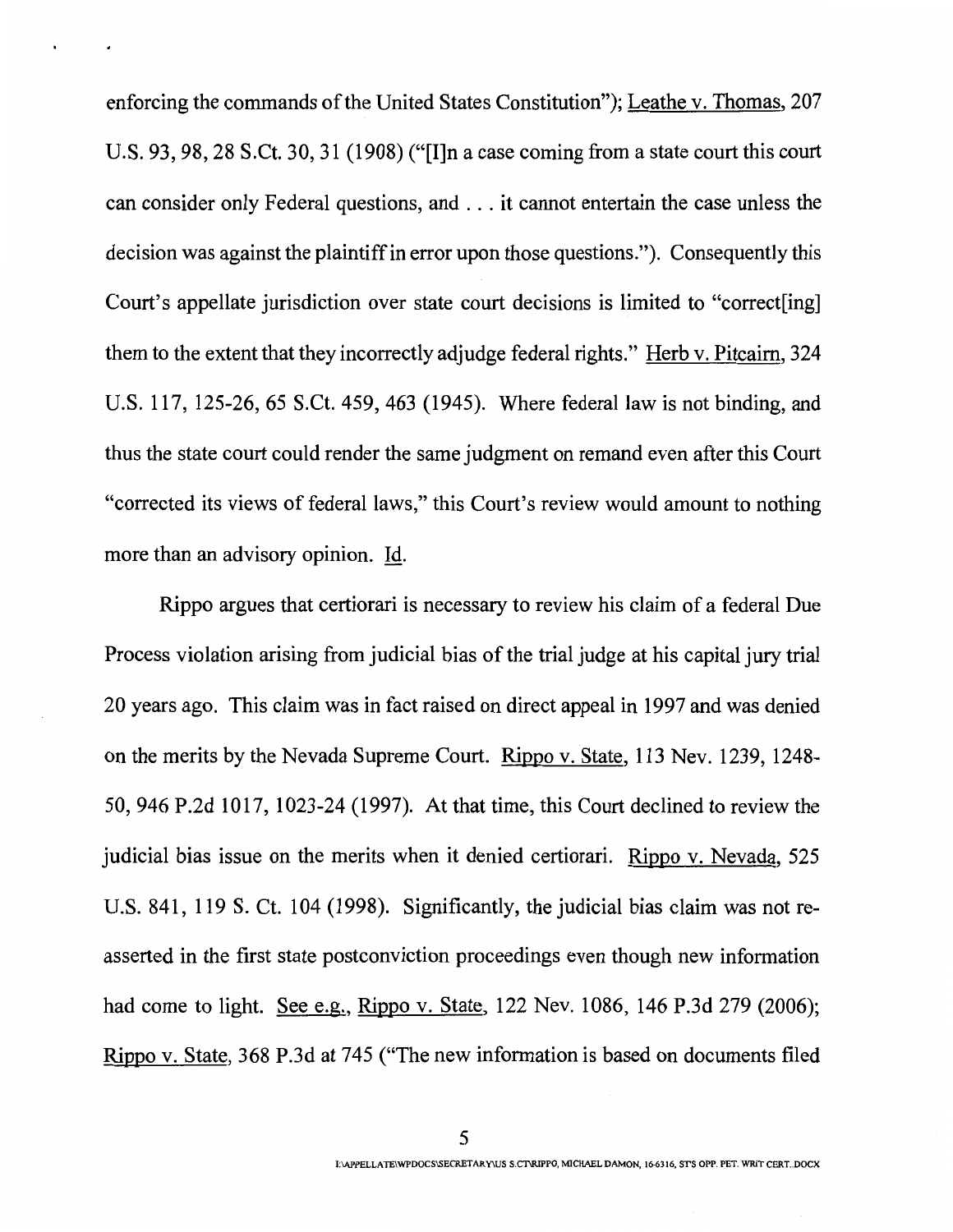in connection with and testimony at the federal trials in 1997 and 1998, after Rippo's trial.").<sup>1</sup> Not until a decade later in 2008 did federal counsel raise this "new" evidence in a successive state exhaustion petition. Now, this judicial bias claim comes again before the Court not on the merits, but in the context of a successive and procedurally barred state habeas petition for which no good cause was shown.

The recent decision of the Nevada Supreme Court did not actually reach the merits of any federal question but instead affirmed dismissal of the judicial bias claim based on state procedural grounds:

Rippo also has not demonstrated good cause and actual prejudice to excuse his failure to re-raise the judicial-bias claim in the first habeas petition. . . . Therefore, the postconviction-counsel claim lacks merit and is not adequate cause to excuse the procedural default of the judicial-bias claim under NRS 34.810(2).

Rippo v. State, 368 P.3d at 745. In other words, under state law the Nevada Supreme Court could not reconsider the judicial bias claim on the merits in a second habeas petition unless Rippo first showed good cause for first postconviction counsel's failure to re-raise the claim in that proceeding. Under Nevada law, ineffective assistance of postconviction counsel may excuse a procedural default for failing to raise a claim in a prior habeas proceeding, but only if the ineffective assistance of postconviction counsel claim itself is not procedurally barred. Id. at 737.

<sup>&</sup>lt;sup>1</sup> Rippo's trial judge was ultimately acquitted of all charges in his federal corruption case.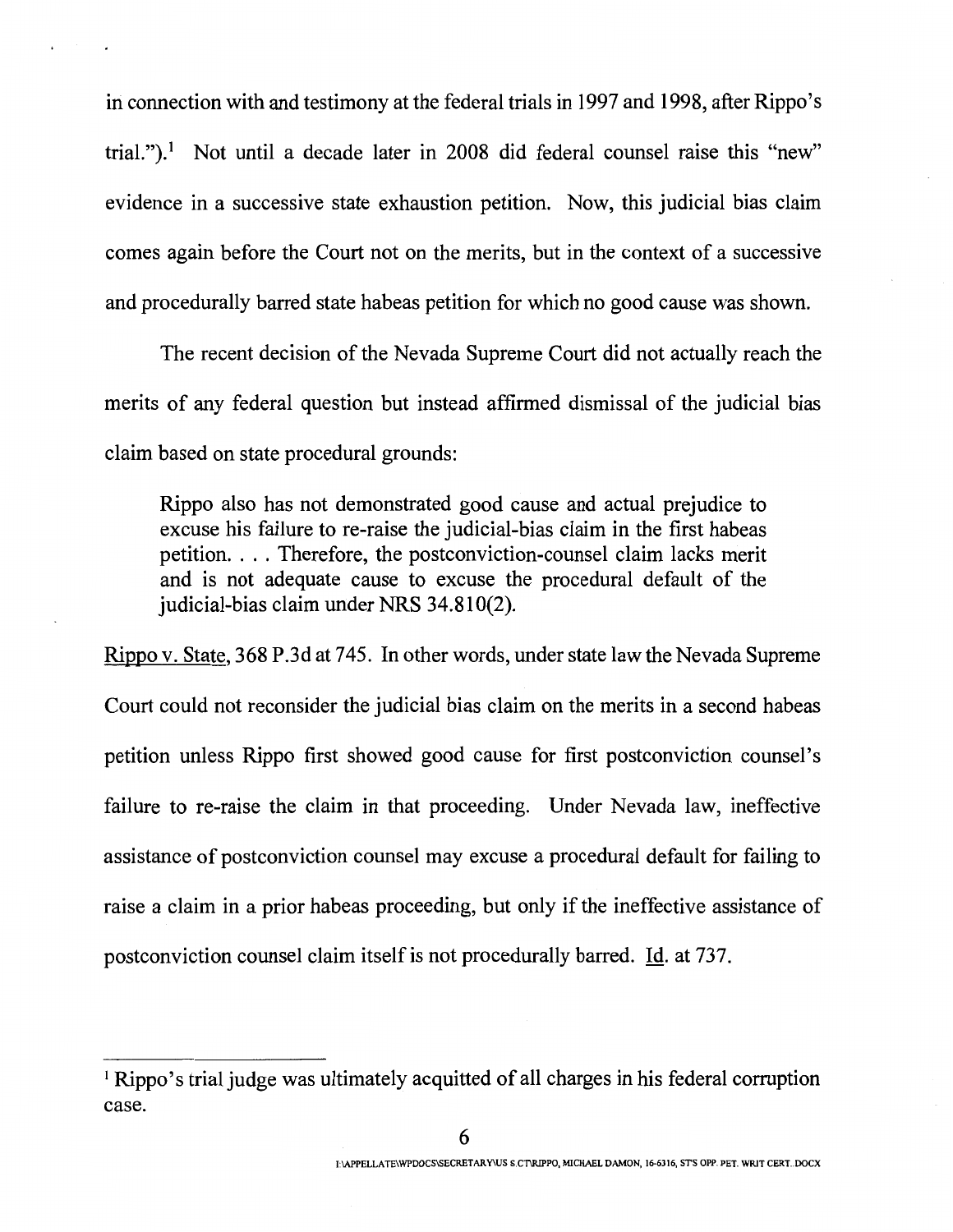Rippo relies upon Foster v. Chatman where this Court found it had jurisdiction to grant certiorari on a claim of a Batson violation occurring at trial that had been renewed in state habeas and denied based on res judicata. Foster v. Chatman, U.S.  $\qquad$ , 136 S. Ct. 1737 (2016). Significantly, the Georgia Supreme Court's order declining the appeal provided no reasoning for its decision, which left open the question of whether the order rested on an adequate and independent state law ground so as to preclude jurisdiction. Id. This Court found it was apparent that the state habeas court's application of res judicata to Foster's Batson claim, consisting of four pages of federal Batson analysis on the merits, was not independent of the merits of his federal constitutional challenge, and therefore posed no impediment to review. Id. Ultimately, the state habeas court had concluded that Foster's "renewed Batson claim is without merit." Id.

No such ruling on the merits of the renewed judicial bias claim occurred in the present case. Unlike the Georgia Supreme Court in Foster, the Nevada Supreme Court articulated multiple state law procedural rules as the basis for the habeas court's decision:

Rippo acknowledged that the petition was not filed within the time period provided by NRS 34.726(1) and that most of the grounds in the petition were either waived, successive, or an abuse of the writ and therefore subject to various procedural defaults under NRS 34.810. He provided several explanations for his failure to file the petition within the time provided by NRS 34.726(1) and for failing to raise the new claims in prior proceedings or raising the claims again. The district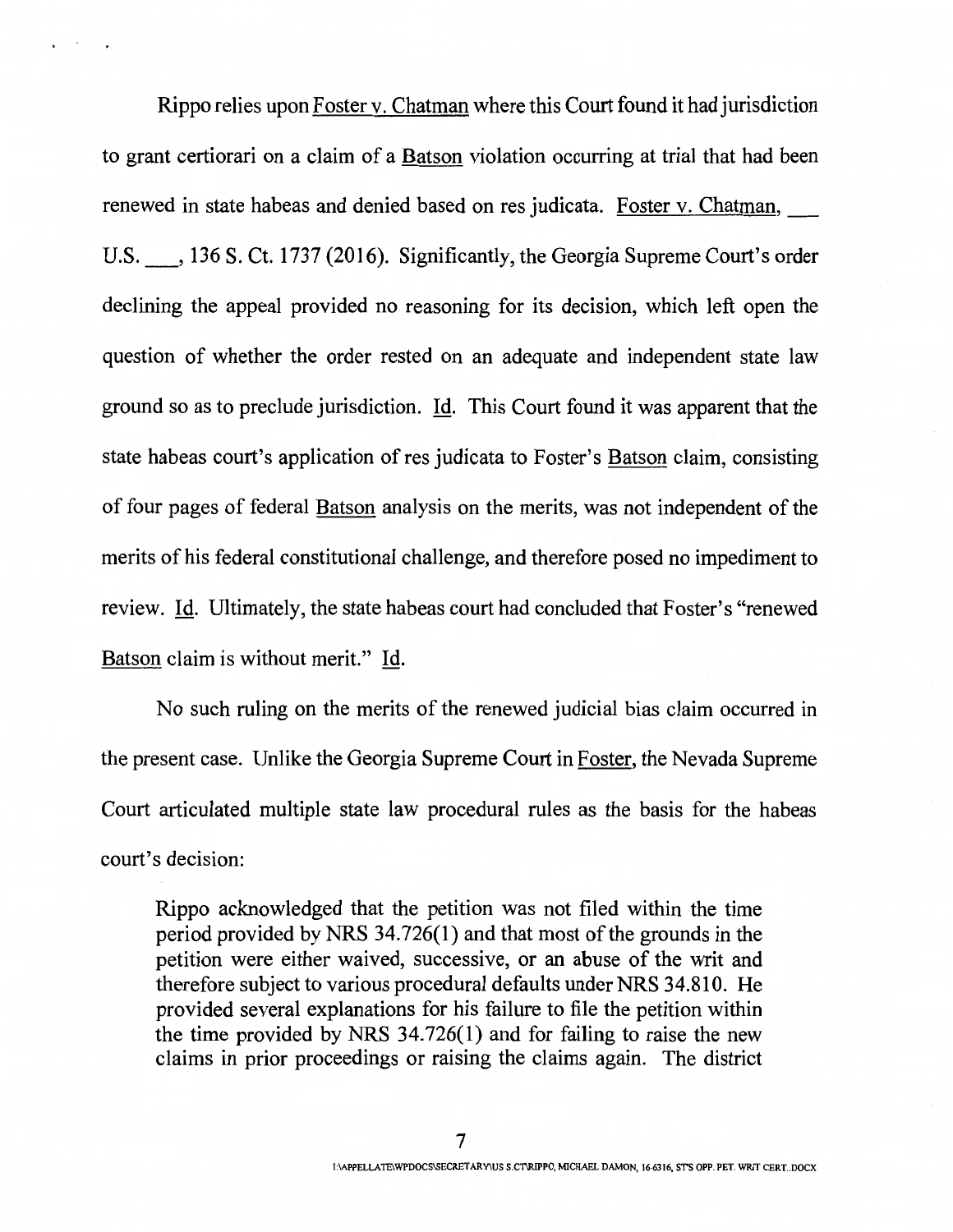court dismissed the petition as procedurally defaulted, specifically mentioning NRS 34.716 and NRS 34.810(2).

 $\overline{\phantom{a}}$ 

Rippo, 368 P.3d at 735. Instead, the only claim reviewed "on the merits" was the claim of ineffective assistance of postconviction counsel which Rippo had offered as good cause to overcome the procedural default for his untimely and successive petition. Notably, there is no recognized federal constitutional right to effective assistance of state postconviction counsel. Coleman v. Thompson, 501 U.S. 722, 111 S. Ct. 2546 (1991); Pennsylvaniav. Finley, 481 U.S. 551,107 S. Ct. 1990 ( 1987). Such a claim is purely a matter of state law. Nevada is not even obligated to apply Strickland analysis in its review of a claim of good cause based on postconviction counsel's errors.

Rippo claims that the Nevada Supreme Court's finding that Rippo suffered no prejudice from first postconviction counsel's performance was based on its antecedent holding that the judicial bias claim was without merit. Even if it is true that the consideration of prejudice necessitated some review of the merits of the claim, lack of good cause or deficient performance remain unaffected and are an adequate basis alone to deny relief under state procedural bars. Prejudice by itself is insufficient as "both showings must be made  $\ldots$ ." Rippo, 368 P.3d at 741. The Nevada Supreme Court's prejudice analysis depended upon a string of hypotheticals and antecedents which demonstrate the independent and adequate state law grounds Rippo would have had to overcome to have the judicial bias claim entertained again.

8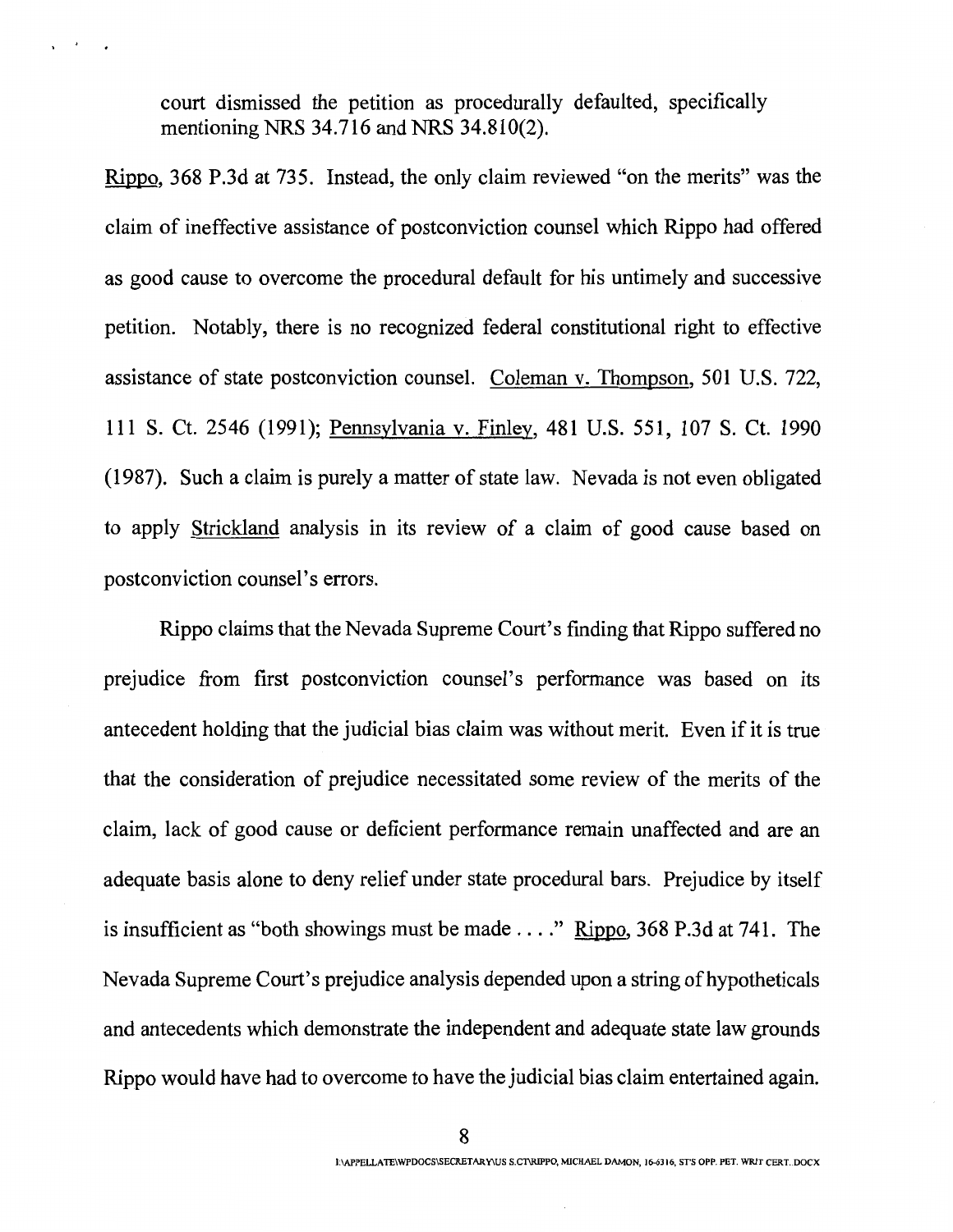The Court held that in order for it to revisit the issue, Rippo would have had to establish good cause such as ineffective assistance of postconviction counsel based on deficient performance for failing to raise the judicial bias claim for a second time after it was denied on direct appeal and at the same time overcome Nevada's law of the case doctrine. But none of these conditions were met.

To the extent Nevada's discussion of the judicial bias claim in any way could be construed as a ruling on the merits, such is at most an alternative and unnecessary ruling in light of the primary holding of the case that Rippo had failed to establish good cause and deficient performance of first postconviction counsel to overcome the state procedural default. Sochor v. Florida, 504 U.S. 527, 534 n.\*, 112 S.Ct. 2114, 2120, n.\* (1992) (state supreme court made requisite "plain statement that petitioner's claim was procedurally barred" by stating that "claim was not preserved for appeal" and by citing case requiring preservation of claims, even though state court went on to reject merits "in the alternative"); Bailey v. Nagle, 172 F.3d 1299, 1304 (11th Cir. 1999) ( although state court opinion "could have been more explicit" about its reasoning, ruling rested on procedural ground and analysis of merits was merely alternative ground for decision). Should this Court seek to correct any perceived federal holding in this case, it would amount to nothing more than an advisory opinion because the state judgment would remain that Rippo had failed to demonstrate good cause under state law. Herb v. Pitcairn, 324 U.S. 117, 125, 65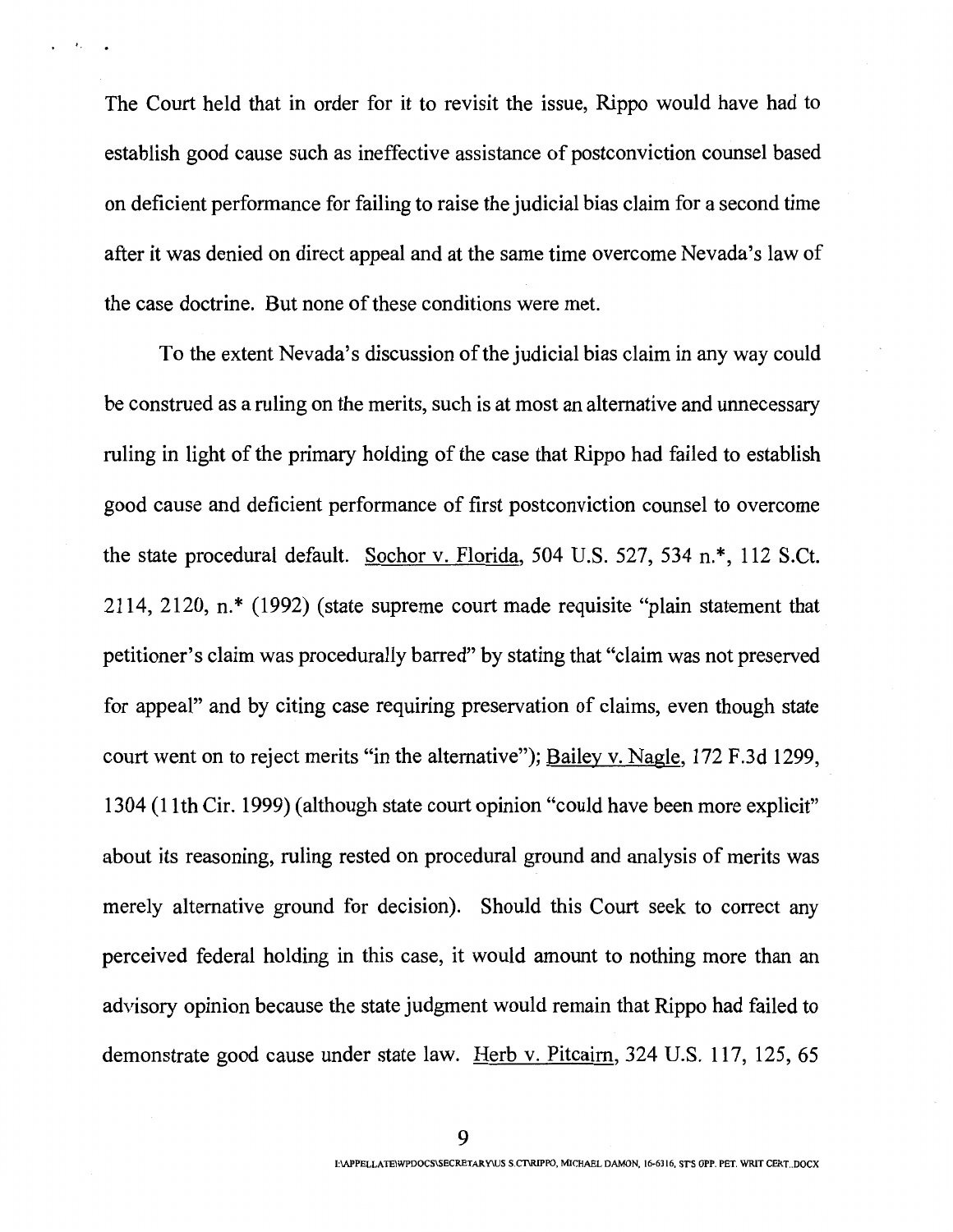S.Ct. 459, 462-63 (1945). The merits of any judicial bias issue, even if constituting structural error, would still be procedurally defaulted under state law.

 $\sim$  0.4  $\mu$ 

Similarly, Cone v. Bell is inapposite as it simply holds that a when a state court declines to review the merits of a petitioner's claim solely on the ground that it has done so already, it creates no bar to federal habeas review. Cone v. Bell, 556 U.S. 449, 466-67, 129 S.Ct. 1769, 1781 (2009); see also Wellons v. Hall, 558 U.S. 220, 130 S. Ct. 727 (2010). The Tennessee postconviction court had not invoked any kind of state procedural bar, but had simply declined to review again the same Brady claim that had been addressed on direct appeal. Id. "When a state court refuses to readjudicate a claim on the ground that it has been previously determined, the court's decision does not indicate that the claim has been procedurally defaulted." Cone v. Bell, 556 U.S. 449,467 (2009). While Nevada relied in part on the law of the case doctrine to affirm the denial of Rippo' s judicial bias claim, unlike Tennesee, Nevada also expressly denied relief based on three independent state procedural bars in NRS 34.726, NRS 34.810(1)(b), and NRS 34.810(2), any one of which alone would have been adequate.

Both Cone and Wellens arose from the denial of discovery and an evidentiary hearing in federal habeas proceedings, not state habeas proceedings. In Rippo's case, no federal habeas court has yet determined whether Rippo' s judicial bias claim is barred from federal habeas review, and thus any claim under Cone and Wellens is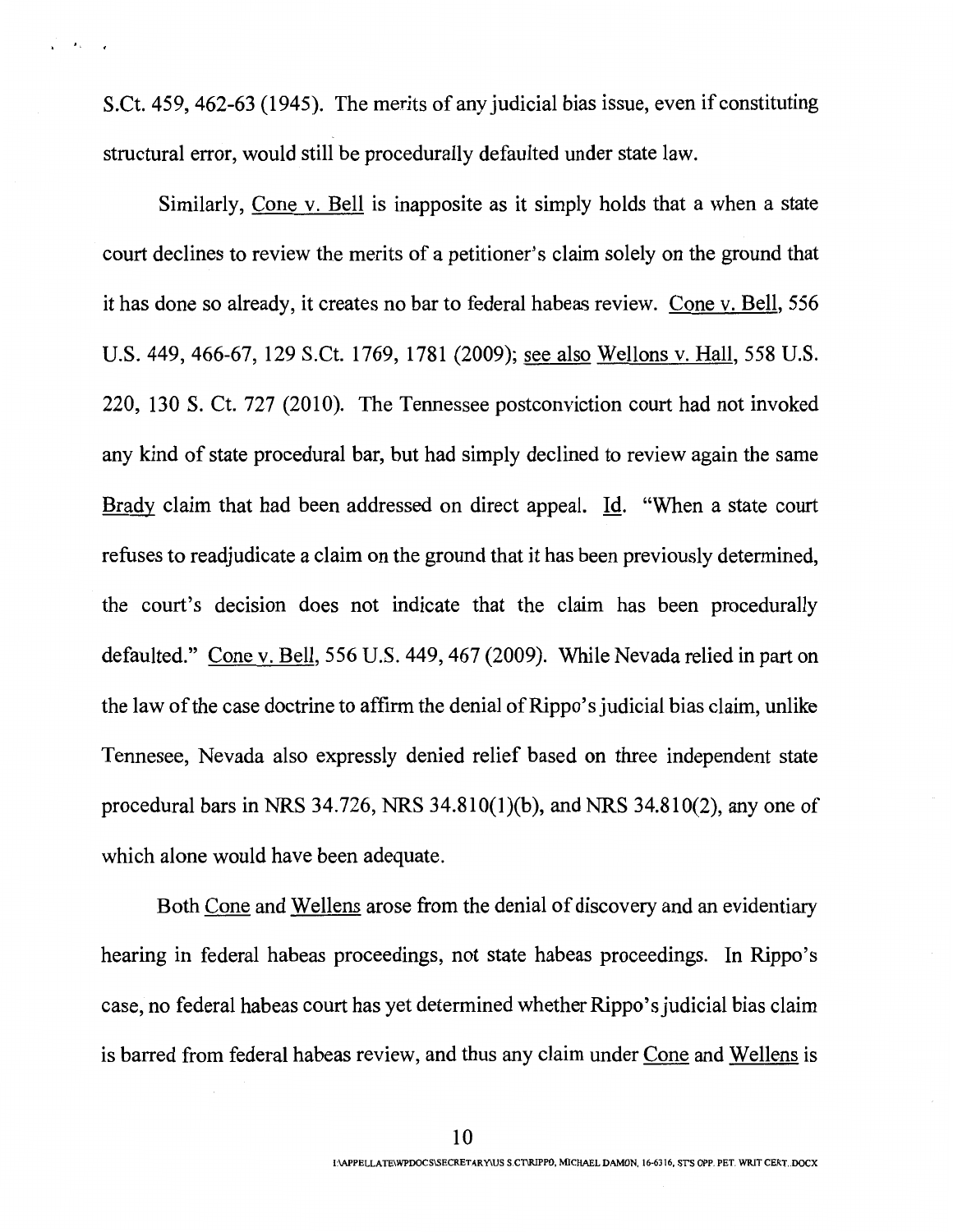premature. It remains to be seen whether in federal habeas Rippo will be permitted the factual development of his claim which he procedurally defaulted in state court. Such issue is not ripe at this time.

 $k$ 

In the alternative, Rippo seeks a remand for further state proceedings in light of this Court's recent decision in Williams v. Pennsylvania, U.S. 136 S.Ct. 1899 (2016). However, Williams is distinguished because it involved a claim of judicial bias in the immediate state court postconviction order under review, not a procedurally defaulted claim of judicial bias from trial. This Court in Williams did not need to concern itself with questions of jurisdiction and an adequate and independent state bar. Certiorari was granted because the former district attorney who had authorized seeking the death penalty against Williams, subsequently sat as an appellate judge in this same case and declined to recuse himself. Id. This Due Process violation occurred in the current postconviction order for which certiorari was sought. Rippo makes no such claim against the justices of the Nevada Supreme Court in affirming the denial of his procedurally barred habeas petition.

A GVR is appropriate when "intervening developments . . . reveal a reasonable probability that the decision below rests upon a premise that the lower court would reject if given the opportunity for further consideration, and where it appears that such a redetermination may determine the ultimate outcome" of the matter. Wellons v. Hall, 558 U.S. 220, 225, 130 S. Ct. 727, 731 (2010). The decision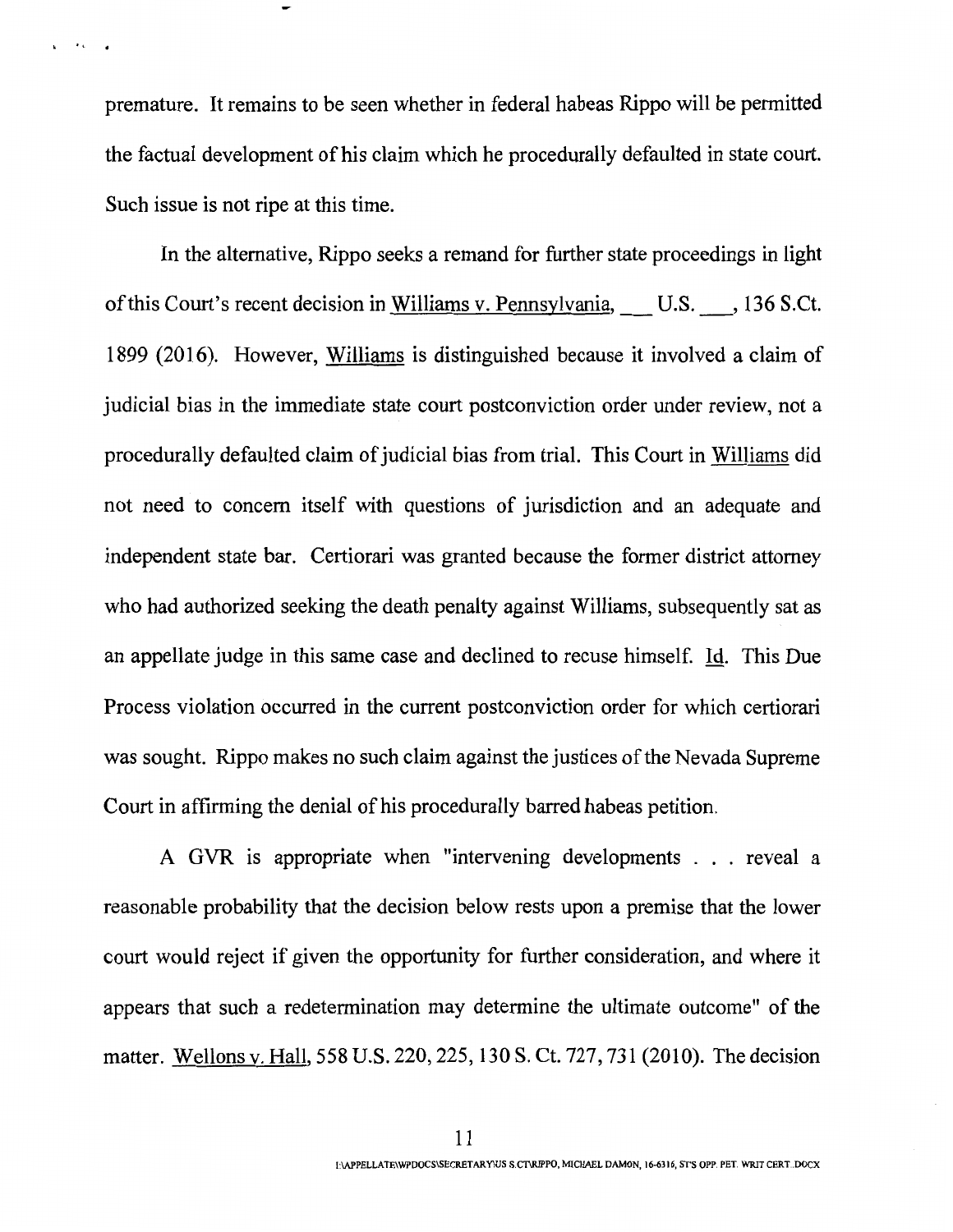in Williams to apply the Due Process clause to the situation of a former prosecutor acting as a judge in the same case, has no bearing on the question of judicial bias in Rippo's case. To the extent Williams announced a new rule oflaw, Rippo has failed to show that it has retroactive application to his final judgment on collateral review. Even if it does, Williams does not undermine the conclusion in Bracy that for a Due Process violation a petitioner must show actual judicial bias "in his own case." Bracy v. Gramley, 520 U.S. 899, 117 S.Ct. 1793 (1997). Rippo has no evidence that his trial judge was being criminally investigated by the prosecution during his trial. The district attorney's investigation began only after the federal Indictment against the trial judge was unsealed, about a month after the conclusion of Rippo's trial. None of this ultimately matters because irrespective of prejudice, Rippo was unable to show good cause for the delay and for re-raising the judicial bias issue in a successive state habeas petition.

 $\cdots$ 

It has become the settled practice of this Court that, in the exercise of its § 1257(a) appellate jurisdiction over state courts, it will not consider federal questions not pressed or passed upon in the state courts. This requirement stems from "the appropriate relationship of this Court to state courts," a relationship of "peculiar force which should lead us to refrain from deciding questions not presented or decided in the highest court of the state whose judicial action we are called upon to review." McGoldrick v. Compagnie Generale Transatlantique, 309 U.S. 430,434